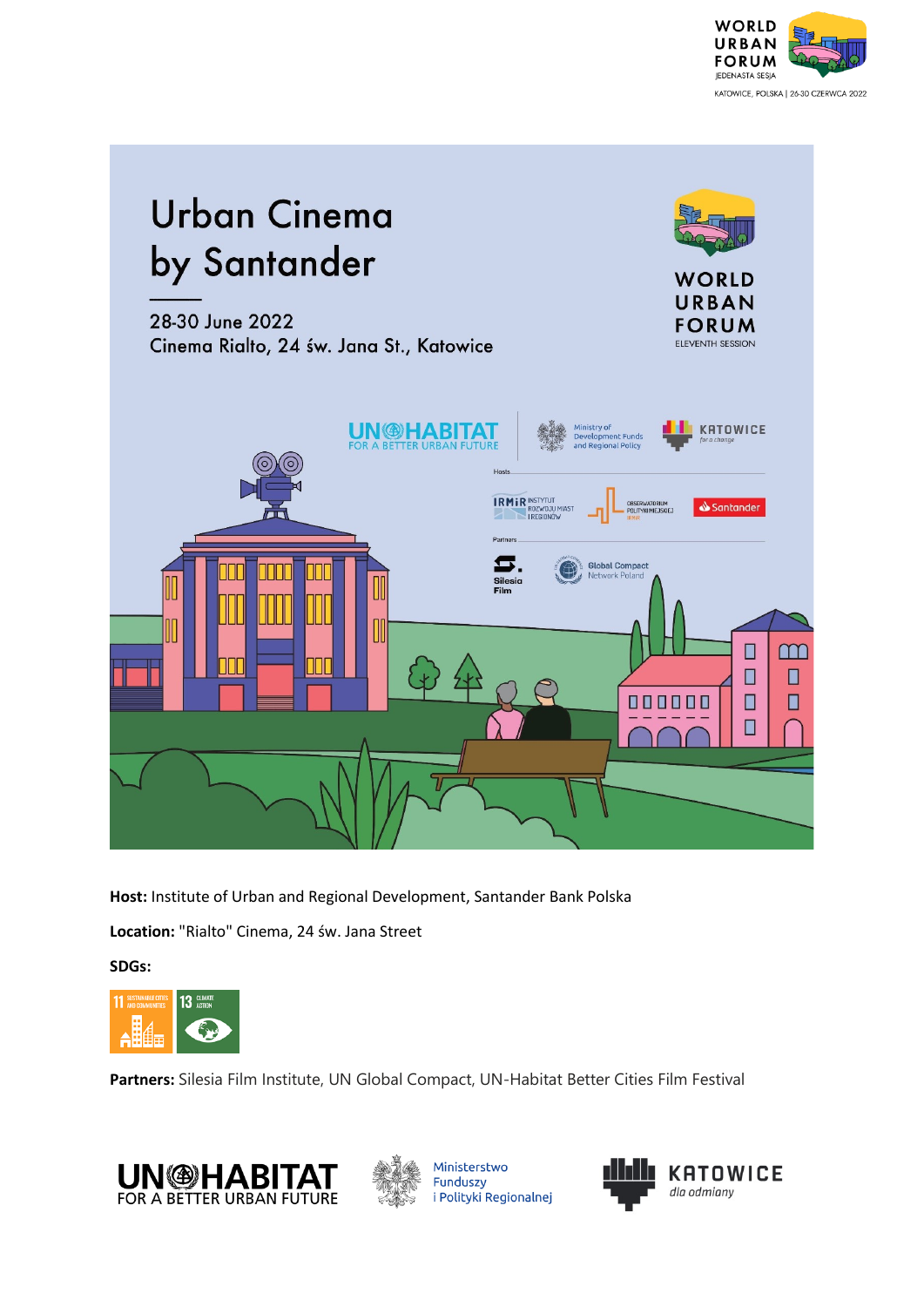

## **Tuesday (28 June):**

7pm. – 9pm. **Film**: *Bloki*

**Director**: Konrad Królikowski Trailer: [BLOKI reż. Konrad Królikowski](https://www.youtube.com/watch?v=STr61vcvyVk) - YouTube

#### **Description:**

The story of the gigantic apartment complexes, known as Bloki, built under communist rule. These reviled blocks were home to thousands of people. The architects of these buildings talk about how the blocks came about, while residents explain how they shaped their lives. The government set the architects a clear task, but they did not always submit without signs of frustration. A wonderful story about a past that, despite the depressing Bloki, is not reviled by everyone. Poland, 2017

Discussion about housing in Polish with English translation. Main guests are Konrad Królikowski (director of the film "Bloki" – "Blocks") and Beata Chomątowska (author of the book "Betonia. Dom dla każdego - Betonia. Home for everybody").

Free tickets to download:

[https://rialto.katowice.pl/wydarzenia/urban-cinema-by-santander-pokaz-filmu-bloki-wraz-z](https://rialto.katowice.pl/wydarzenia/urban-cinema-by-santander-pokaz-filmu-bloki-wraz-z-dyskusja-urban-cinema-by-santander-film-bloki-with-duscussion/)[dyskusja-urban-cinema-by-santander-film-bloki-with-duscussion/](https://rialto.katowice.pl/wydarzenia/urban-cinema-by-santander-pokaz-filmu-bloki-wraz-z-dyskusja-urban-cinema-by-santander-film-bloki-with-duscussion/)

**Event in Polish with translation into English.** 

# **Thursday (30 June):**

6:30pm. – 9pm.

Review of the best short films from **UN-Habitat Better Cities Film Festival**

### Session #1:

### **COVID Cities**

This series of short films explores the lessons learned during the global COVID pandemic. Films include: "Strangers In Boxes", a life affirming testament to how the power of human connection can transcend language, distance, a global pandemic; "The View from the Grotas" is a documentary produced and filmed by young residents of informal settlements, locally known as "grotas", from Maceió, Alagoas, Brazil on the impact of the COVID-19 pandemic in their lives; "A conscious walk during pandemic in Amsterdam", features city-walks and discussions with experts about how the culture of walking is influencing urban planning in Netherlands and Asia and urban design adaptation.

Session #2:

### **Best of Better Cities Film Festival**

The UN-Habitat Better Cities Film Festival is a celebration of the best storytelling through film about making cities better. Its legacy is an opportunity to bring the best films of the festival to your city. Learn what, why, and how to bring the film festival to your city.

Session #3:

**Life on Wheels: Feature Film**





Ministerstwo Funduszv i Polityki Regionalnej